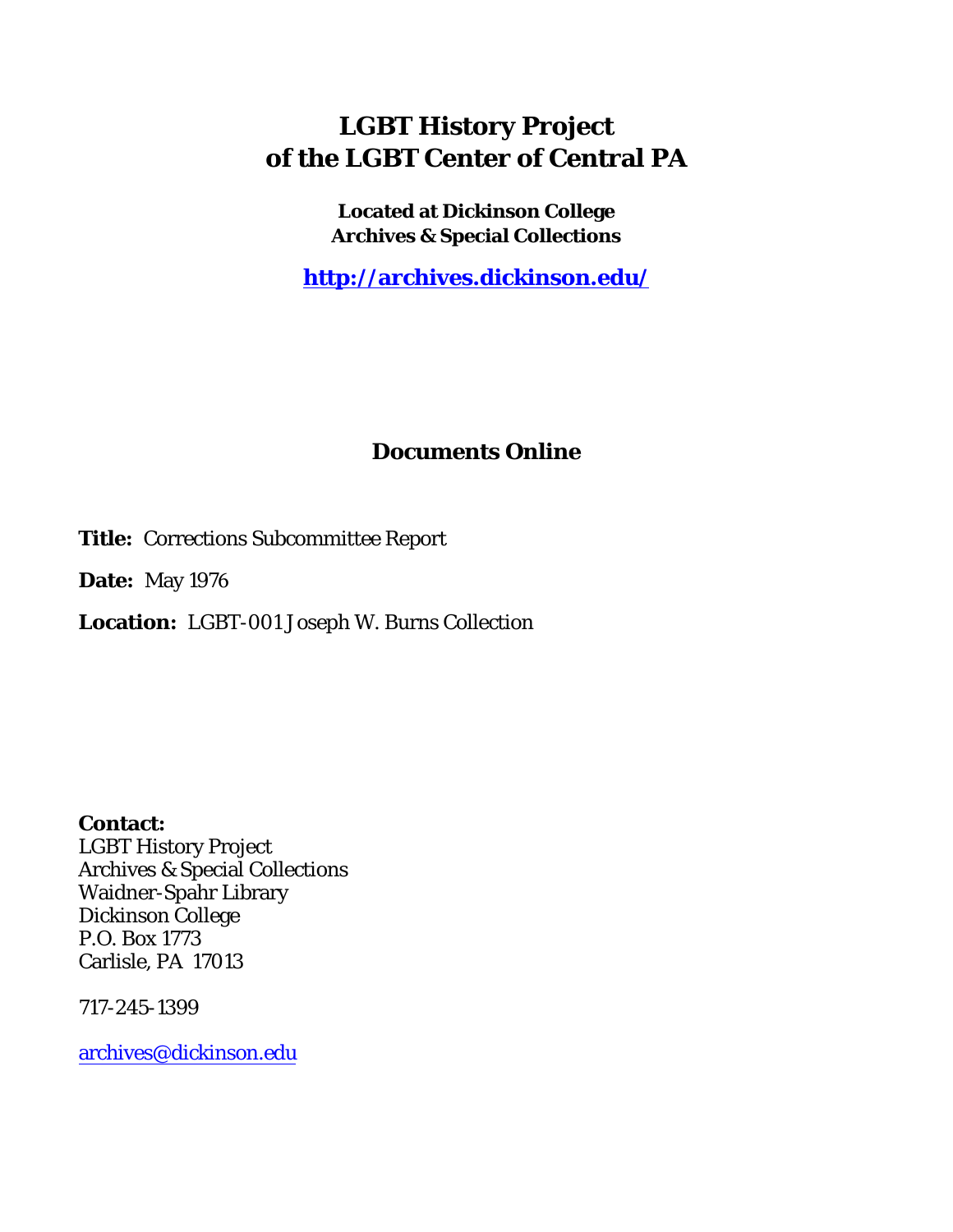COUNCIL FOR SEXUAL MINORITIES CORRECTIONS SUBCOMMITTEE REPORT SEPTEMBER 1975 through MAY 197&

Deborah E. Boyle - Convener Harry E. Smith - Co-convener

This report covers the major activities of the corrections sub-committee since its first meeting in September 1975. Prior to this date most business was handled at regular Task Force meetings.

Initial meetings centered largely around specific complaints received from incarcerated persons. These were all examined and discussed with corrections personnel. There were also some difficulties with certain organizations which were experiencing difficulty visiting some inmates. These problems have been pretty well resolved.

Concern was raised about Gay Literature and its availability in institutional libraries. Bibliographies were distributed to all libraries and coordination with the Department of Education was begun to facilitate improvement in the institutional libraries. The issue of material which may be received by mail by inmates was discussed. It was determined that correctional policy leaves approval of various publications to the discretion of <sup>a</sup> publications committee at each institution. Continuing efforts are being made by the corrections subcommittee to obtain <sup>a</sup> standardized list of approved publications from the Bureau of Correction.

In the juvenile area, discussions have focused on the foster home program and the possibility of having homes run by Gays. This is an area of continuing discussion. Lists of institutions for juveniles have been requested by the committee.

During the fall, at the State Gay Conference in Harrisburg <sup>a</sup> successful workshop was held.

Considerable thought and discussion has been centered around the education of correctional personnel concerning homosexuality. Currently some educational materials are being developed for distribution and for use in training by correctional agencies.